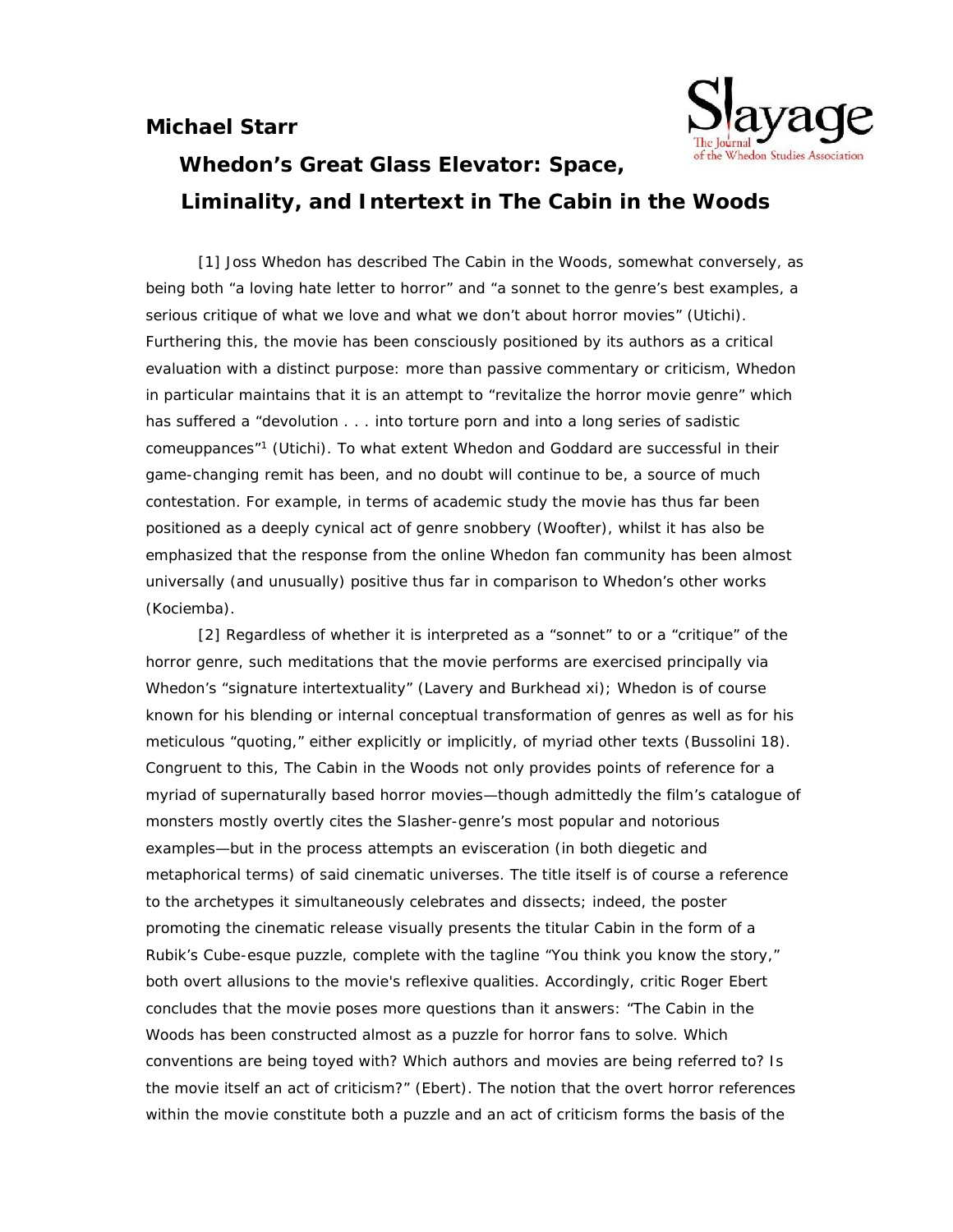reading that this essay performs: utilizing a variety of critical perspectives, this essay conceptualizes the film via poststructural approaches pertaining to intertextuality and space, as espoused by Michel Foucault and Julia Kristeva. Ultimately, via conceptualizing the processes that inform Whedon and Goddard's critique, such a reading informs as to whether *The Cabin in the Woods* succeeds in its stated ambitions: namely, the reinvention and reinvigoration of the horror genre.

[3] Most significant to such conceptualizations is the manner in which *The Cabin in the Woods* specifically invokes and utilizes a multitude of creatures from the pantheon of horror, beyond and outside of the particular horror subgenre that the movie (at least initially) takes as its referent; in these terms, Conaton cites *The Evil Dead* (1981), *Cabin Fever* (2002) and *Dead Snow* (2009) as archetypal examples of the well-known "Cabin" horror trope (441). Early on in the narrative, many of these monsters are explicitly foregrounded on the whiteboard on which the various facility staff wager on the outcome of the scenario, and subsequent to this, a plethora appear far more fleetingly in the "elevator" and "system purge" sequences in the latter third of the movie. There are specific monsters whose origins in other movies are readily identifiable (though they take the form of allusions, as opposed to direct "guest appearances"): for example, the "Hell Lord" from *Hellraiser* (1987), an "Angry Molesting Tree" from *The Evil Dead*, "The Twins" from *The Shining* (1980) and a Clown from *It* (1990). Also present are more general stock-horror supernatural archetypes such as zombies, vampires, and demons, as well as creatures from mythology and folklore<sup>2</sup> (the subversion of the latter having been a trend in recent horror film, such as *Hansel and Gretel: Witch Hunters* (2013), *Jack the Giant Slayer* (2013) and *Gingerdead Man* (2005).

[4] Obviously it cannot be claimed that such references are unique, both in context of the intertextual nature of much of Whedon's oeuvre, and in wider terms, the trend evidenced in recent horror film to "display intertextual subcultural capital" <sup>3</sup> (Hills 182). However, what is interesting in regards to the use of intertextuality in *The Cabin in the Woods* is that the effectiveness of the references themselves appears specifically to correlate to their physical form as monsters. But it is not their status as a form of visual "quoting" of the films they allude to that is significant, rather their bodily approximation and evocation of said monsters. In this manner, in their very viscerality, they function as a form of corporeal embodied intertextuality.

[5] In regards to physical representation, said intertexts can be conceptualised in spatial terms; various theorists (to be discussed shortly) have posited that multiplicity and space are essentially symbiotic by their very nature: "Space is the sphere of the possibility of the existence of plurality . . . of the existence of more-than-one . . . without space, no multiplicity, without multiplicity, no space," as stated by Doreen Massey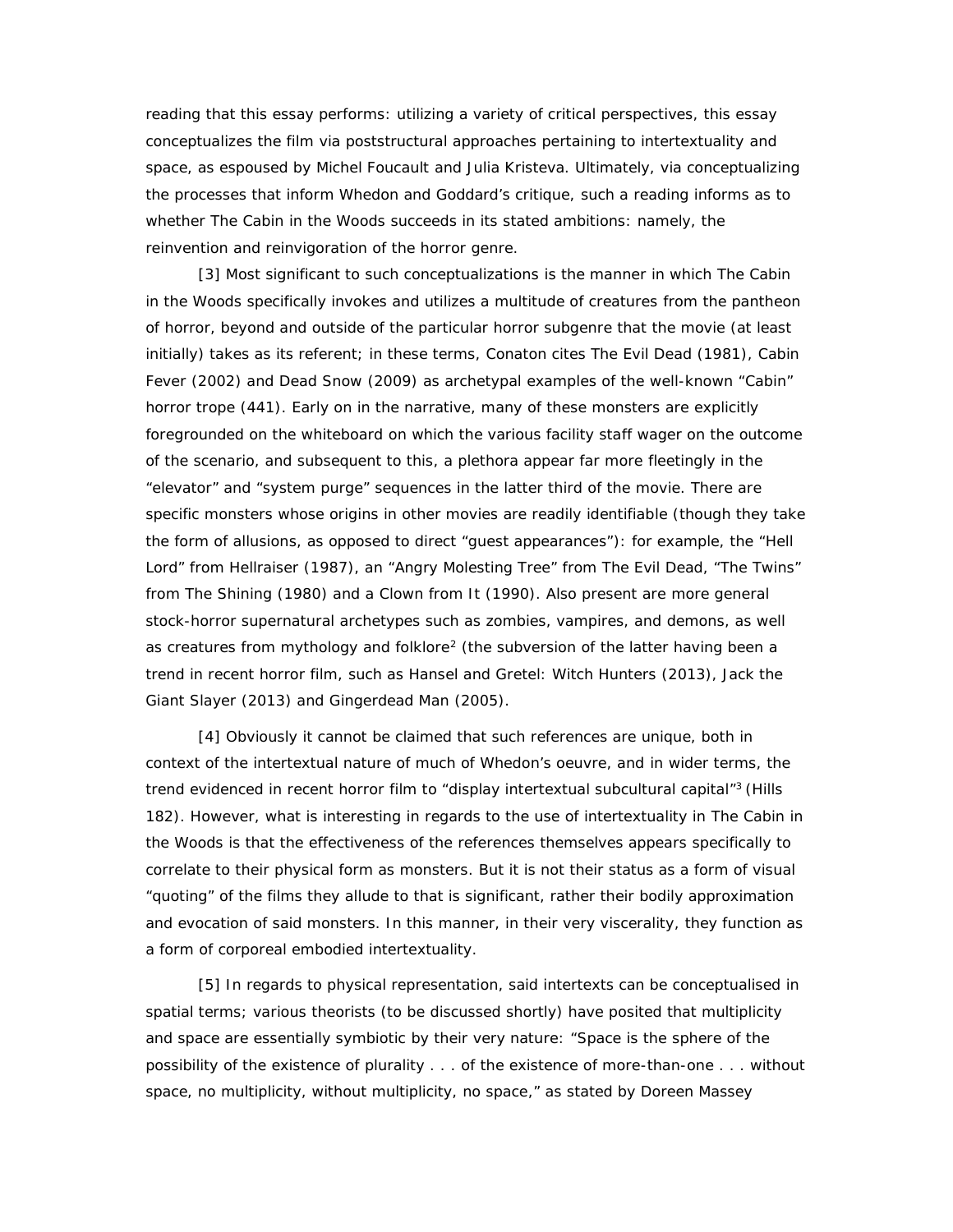(Massey 9).In terms of *The Cabin in the Woods*, a key sequence demonstrates how the aforementioned multitude of intertextual references presented by the movie can be conceptualised via spatial representation: the "elevator sequence" in the latter third of the movie. In this sequence, the characters of Marty and Dana are the last survivors of the Cabin scenario, having resisted their positioning as stock horror-genre character archetypes that are required by horror movie convention. Marty's continued existence hence threatens the Ritual, as only "the Virgin" can remain alive in order for it to be successful.<sup>4</sup>

[6] In their escape attempt, Marty and Dana discover an elevator from the Cabin scenario locale down into the lower levels of the facility; taking the elevator down, they travel through a vast open space, and in the process encounter (as described in the shooting script) "an endless array of elevators, moving around like a 3-D puzzle . . . like Charlie's Great Glass Elevator, like *Cube.* Monsters (many of them like the ones we've seen) in every single one . . . It's the Costco of death" (Whedon and Goddard "The Cabin . . . Script"). It is significant that *Charlie and the Chocolate Factory* is cited here; in Roald Dahl's story, Willy Wonka describes his "Great Glass Elevator" in the following terms: "This lift . . . can visit any single room in the whole factory, no matter where it is! You simply press the button, and zing! You're off!" (Dahl 149-150). If read as an act of criticism, Whedon and Goddard's elevator sequence fulfils an identical function; the lifts do indeed visit "any room in the factory" in order to ferry the chosen monsters to the cabin scenario; this also applies extra-diegetically in terms of the portrayal of the horror film as a factory-assembly commercial product, with pre-packaged elements of the genre being selected as required. This can be seen in the manner in which the film frames its monsters as commodities, essentially toys in boxes waiting to be bought and played with.<sup>5</sup>

[7] However, in regards to the reading this essay provides, the importance of the elevator in this sequence is that, as a space between places, and a space of transition, it can be conceptualized as a *liminal* space. This concept was first coined as an anthropological term by Arnold Van Gennep in *Rites de Passage* (1908), which maintains that such between-spaces are integral to human processes of ritual and transformation, an often painful passage between alternative states, involving "the removal of previously taken-for-granted forms and limits" (Szakolczai "Liminality" 148). The concept of liminality can of course be applied to the horror genre in a wider context; for example, Abbott notes that "horror operates in a [liminal] space in which the rules of society and the natural world are overturned" (Abbott 6). Correspondingly, the teenage victims ubiquitous to the genre occupy a liminal space with the horror narrative itself serving as a re-evaluation of the validity and purpose of tradition rules and order (Bunnell 83-84). This ultimately results in horror typically depicting "a rite of passage from ignorance to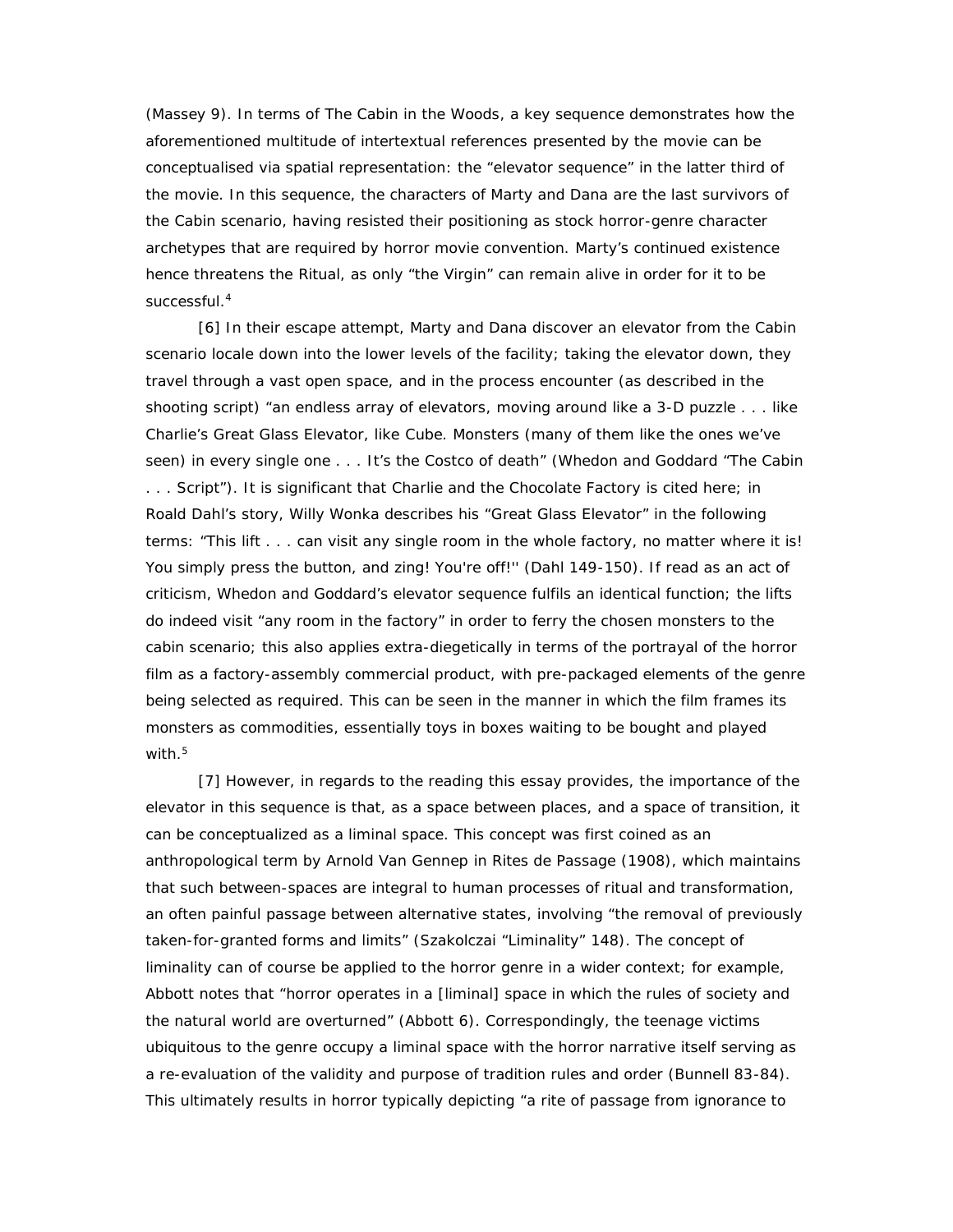wisdom, from unawareness to self-awareness" (85). Though such readings are clearly relevant to *The Cabin in the Woods,* the emphasis in this essay lies in the specific conceptualisation of the elevator itself in terms of liminality; for Marty and Dana, it indeed functions as a transformative space between states as they travel from the diegetic space of the Cabin scenario (the horror movie itself), to the managers' facility, thus revealing the creative processes behind the scenario construction.

[8] Subsequent to Van Gennep, the concept of liminality has been appropriated in various ways by a diverse range of theorists; Victor Turner's *The Ritual Process* (1969) maintains that in such liminal spaces, one's sense of identity dissolves, bringing about disorientation, but also the possibility of new perspectives (156). Indeed, the very presence of boundaries and borders themselves creates the possibility of resistance and change for those who are able to exploit the space and move between two worlds (157). Again, Marty and Dana personify these processes; Marty has come to the realization that "we are not who we are," in that the identities of his companions have been subject to external manipulation, rewritten into the horror archetypes necessary for the ritual.<sup>6</sup> As liminality can lead to the dissolution of all stable frameworks, Szakolczai warns that "temporary suspension of stable structures open up the forces of darkness" (*Reflexive* 210); in the case *of The Cabin in the Woods*, this can been seen to function in literal terms: for Marty and Dana, all assumed prior notions of stable identity (not to mention the assumed non-existence of supernatural monsters!) have been disrupted, and the elevator ride (as well as the Buckners' previous emergence via elevator into the cabin scenario) confronts them with their worst nightmares.

[9] However, despite the disorientation of the elevator ride, their experience in the liminal space does begin to offer new perspectives, allowing them comprehension of their situation; "they made us choose", states Dana, when she is confronted by the Hell- Lord and his puzzle-box, realizing that the items previously found in the cabin basement determine which monsters will be released. It is significant to such spatial conceptions that liminality reveals both understanding and choice here, as according to Turner, it is in these interstices of structure that those occupying a liminal space are most aware of themselves, resulting in a "free recombination in any and every possible pattern, however weird" (Turner *Dramas* 255). Hence it is in just such a space that Dana comes to understand the machinations of her and Marty's situation, in the process also explicating (or at least reiterating) to the audience the rationale behind the use of the horror genre-conventions to which the movie slavishly adheres.

[10] This conceptualization of liminality within the film, and its significance to the creative processes both internal and external to the movie narrative, can be further explicated via that manner in which theorists have equated Turner's conception of liminal space to that of Michel Foucault's notion of Heterotopia.<sup>7</sup> In his 1967 essay "Of Other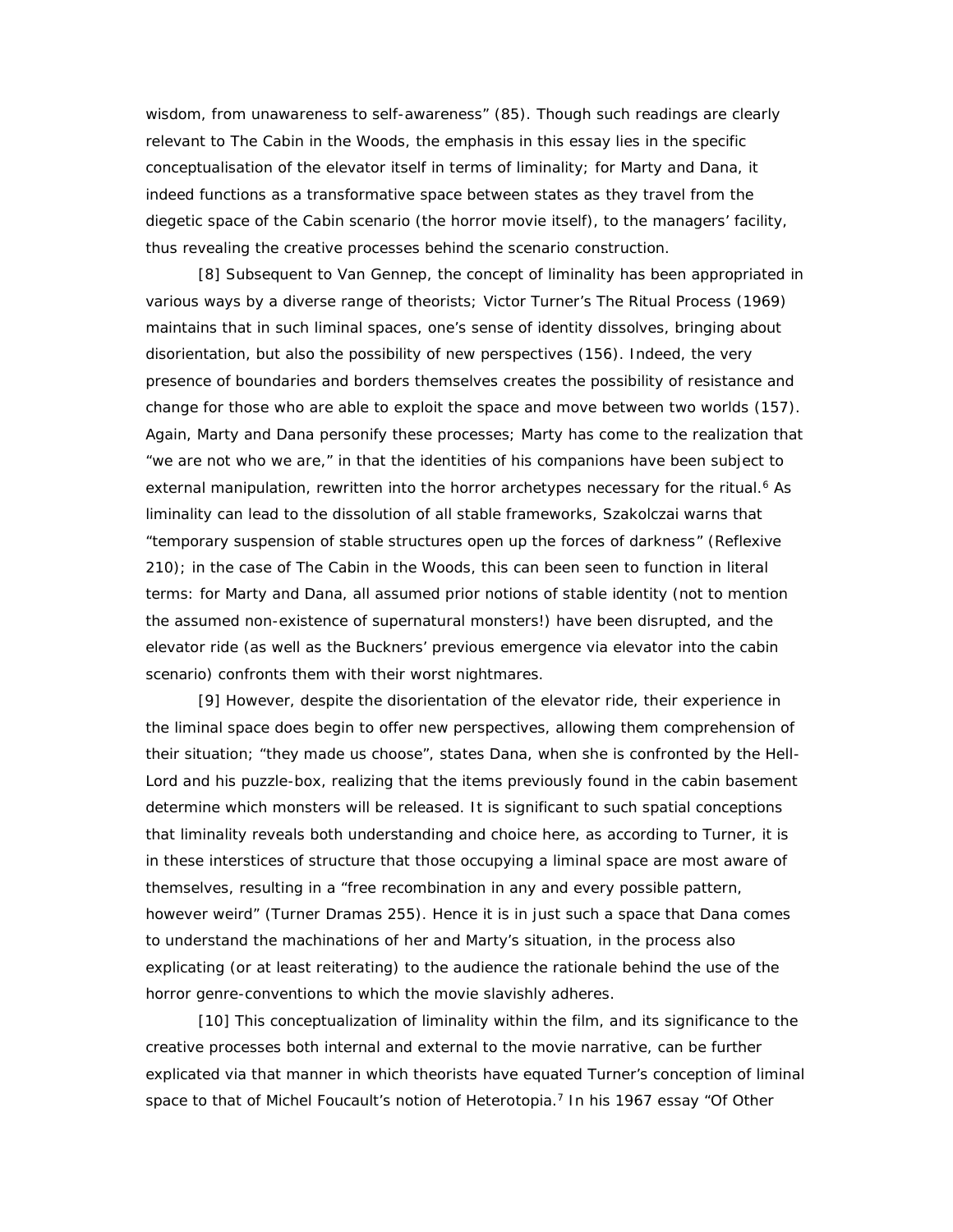Spaces," Foucault uses this term to describe places and spaces that function in non hegemonic conditions; that is to say, spaces of otherness, subject to ritual, which are neither here nor there.<sup>8</sup> Foucault states that "heterotopic sites possess an aura of mystery, danger or transgression, possessing multiple meanings; like laboratories in which new ways of experimenting with ordering society are tried out" (Hetherington 12- 13). These elements of mystery, transgression and danger are self-evident within the movie, and a laboratory is a fitting analogy;  $9$  not only are the scenario subjects trialled and tested upon in order to achieve the results desired for the ritual, but the film itself subjects the horror genre at large to analysis and experimentation (though the depth of said experimentation is contested, by Woofter for example). In these terms, the manner in which it exposes processes both internal and external to the cinematic narrative, *The Cabin in the Woods* functions as what Foucault calls a "heterotopia of illusion," which has the potential to "create a space of illusion that exposes every real space" ("Of Other" 30). This functions in literal terms for the characters of Marty and Dana; as they descend into the bowels of the underground facility via the elevator, the very machinery "beneath" the horror movie in which they are unwitting participants is exposed to them. In a wider sense Hadley and Sitterson (the controllers of the scenario) can be conceptualized in terms of this experimental manipulation of their ritual subjects (revealing the constructed nature of the Cabin scenario), but also in the wider terms of the movie itself (being an experiment on the horror genre). Of course, these are by no means mutually exclusive, as the characters of Hadley and Sitterson also function as ciphers for Whedon and Goddard, as well as the cinema audience (the latter made explicit when Hadley is shown eating popcorn whilst watching events in the scenario unfold on monitor screens), and hence are a commentary upon the creative moviemaking process itself, and its subsequent public consumption.

[11] Foucault states that heterotopic spaces "presuppose a system of opening and closing that both isolates them and makes them penetrable . . . the heterotopic site is not freely accessible . . . the individual has to submit to rites and purifications. To get in one must have a certain permission and make certain gestures" (29). This system of "opening and closing" can of course be related specifically to the nature of the elevator, which is not freely accessible until Marty hacks the control panel. However, in a more general sense, the film demonstrates that adherence to ritual (albeit unwittingly) is a prerequisite of obtaining entrance to the scenario itself, the encounter with The Harbinger at the gas station being a prime example (this is a trope common to *Deliverance* [1972], *The Hills Have Eyes* [1977] and *The Texas Chain Saw Massacre* [1974], amongst many others.) This encounter can also be related to Turner's emphasis upon spaces of ritual and choice, as Sitterson explicates: "Creepy old fuck, practically wears a sign, 'you will die.' They have to choose to ignore him, just like they have to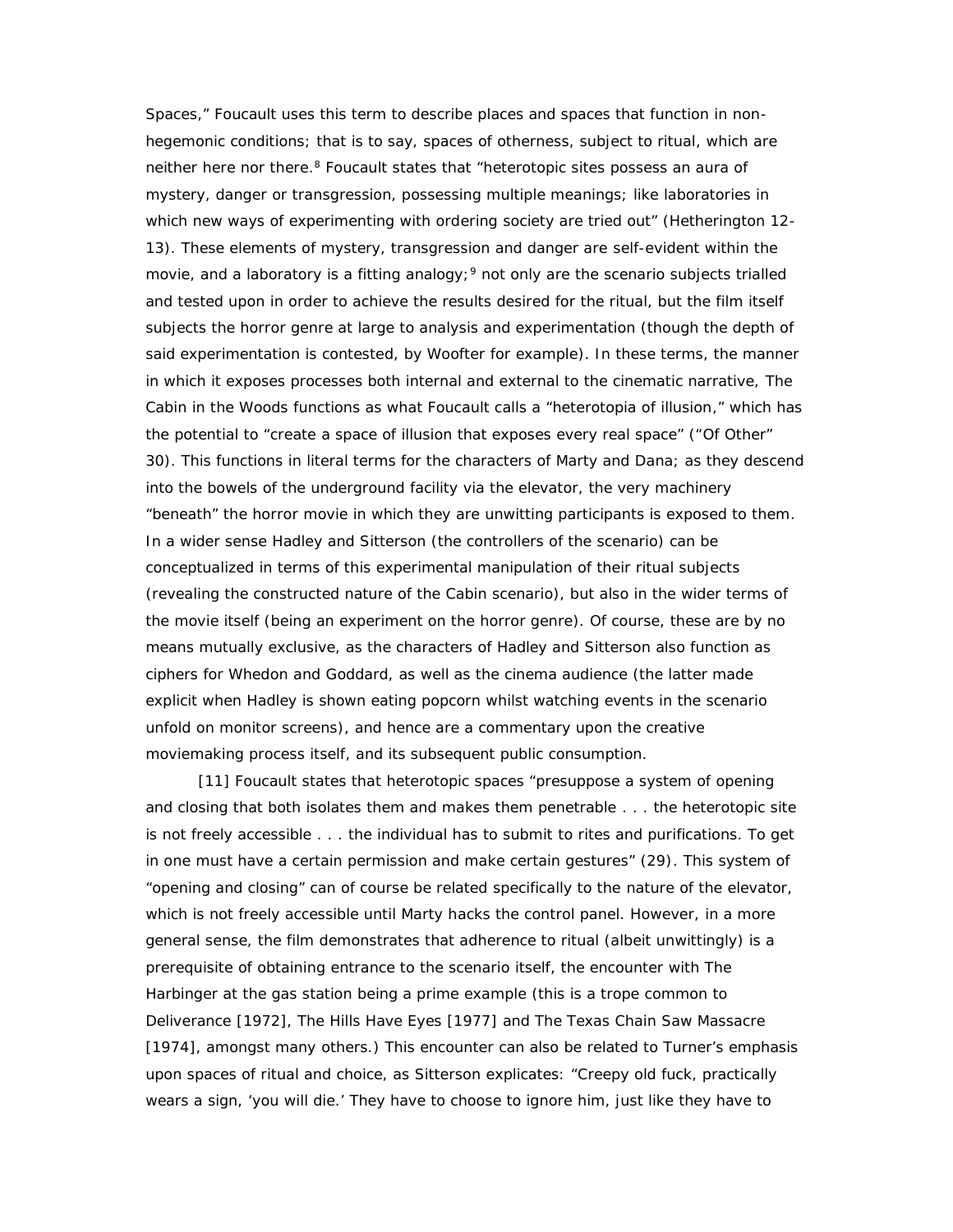choose what's in the cellar."<sup>10</sup> Via this exercising of choice, the archetypes are subject to the "rites and purifications" that Foucault describes, expressed verbatim by The Harbinger in his telephone call to Hadley and Sitterson: "The lambs have passed through the gate , they are come to the killing floor . . . Cleanse them. Cleanse the world of their ignorance and sin."<sup>11</sup> After this "system of opening," the force-field and tunnel cave-in close the space of the scenario, keeping the subjects contained, as demonstrated when Curt's attempt to jump the chasm by motorcycle leads to his death

[12] In *The Order of Things* (1966) Foucault further describes a heterotopic space as "an impossible space which has layers of meaning or relationships to a large number of fragmentary possible worlds . . . that are juxtaposed or superimposed upon each other (and contains undesirable bodies)" (Genocchio 1995). Specifically in regards to the elevator sequence, such conceptions can be applied; the multitude of coexisting monsters within the elevator sequence, each an intertextual reference to a horror archetype in the form of an "undesirable body," can be read as representations of said fragmentary worlds, all of which are occupying the same space, superimposed upon one another; all are also subject to Hadley and Sitterson's (and by extension, Whedon and Goddard's) processes of experimentation. Hence, in heterotopic terms, *The Cabin in the Woods*' horror movie representations function as a synthesis of multiple heterogeneous realms which are not hierarchically ordered, but are parallel to one another other. Significantly, Foucault cites cinema itself as a fitting example of such spatial and temporal overlays: "The heterotopia is capable of juxtaposing in a single real place several spaces, several sites that are in themselves incompatible . . . thus it is that the cinema is a very odd rectangular room, at the end of which, on a two-dimensional screen one sees the projection of a three-dimensional space" (Foucault "Of Other" 28). Of course, *The Cabin in the Woods* is a work of fiction, and hence is not a "real" space to which Foucault claims the figure of heterotopia at least partially refers (as opposed to utopian spaces, for example, which are purely fictional.) However, it can also be maintained that fictional filmic heterotopias are in fact inherently tied to reality (via cinema in the "real" world), therefore increasing the number of overlapping worlds and hence further questioning the status of reality of any of those worlds; this further supports Foucault's claim that heterotopias "create a space of illusion that exposes every real space" (30).

[13] We can further negotiate between conceptions of space as both liminal and intertextual via Julia Kristeva, whose abjection theory (drawn from the work of anthropologist Mary Douglas) is of course tailor-made for the examination of horror and (via Barbara Creed) the horror movie. Abjection is an inherently traumatic experience, a reaction to a threatened breakdown in meaning caused by the loss of the distinction between subject and object or between self and other, "representing taboo elements of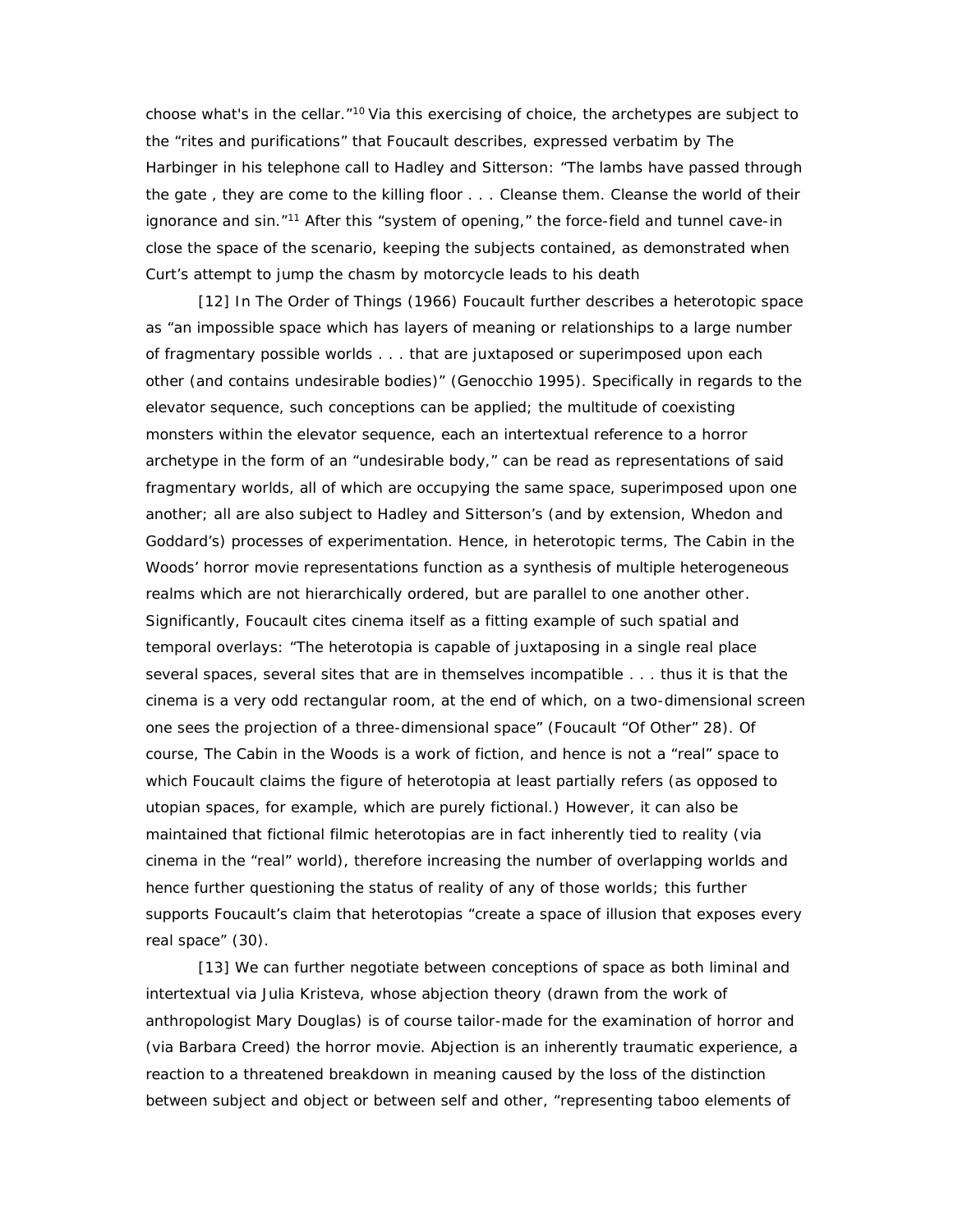the self barely separated off in a liminal space" (Childers and Hentzi 308). Situated outside the symbolic order, the place of the abject is where meaning collapses. Correspondingly, Marty and Dana are inextricably drawn away from the symbolic order, into the liminal space of the elevator where signification collapses: "Do we want to go down?" she asks in trepidation, to which he can only respond "Where else are we gonna go?"

[14] According to Kristeva, since the abject is situated outside the symbolic order, being forced to face it is an inherently traumatic experience, as with the repulsion presented by confrontation with filth, waste, or a corpse; notably, Marty and Dana's route into the liminal space of the elevator is via an open grave, a literal representation of leaving the symbolic order and crossing Kristeva's boundary into the realm of the abject. This is further compounded by the presence of the dismembered body of Judah Buckner, as just such a corpse exemplifies the Kristevan abject, literalizing the breakdown of the distinction between subject and object: "corpses show me what I permanently thrust aside in order to live. These body fluids, this defilement, this shit are what life withstands, hardly and with difficulty, on the part of death" (Kristeva *Powers* 3). The fact that this particular corpse is a dissected but still twitching zombie ("I had to dismember that guy with a trowel," declares Marty) only compounds their revulsion; the zombie is arguably a powerful embodiment of the abject, as not only is it a referent of mortality, but it also threatens to bring mortality to an end. [15] Barbara Creed expands on Kristeva's concept, claiming that the horror movie functions by its portrayal of an abundance of images of abjection, and that the concept of a border is central to the construction of the monstrous in the horror film; that which crosses or threatens to cross said border is abject (Creed 71). Again, this threatening of borders can be tied into liminal space, which houses the vast abundance of images of abjection; the creatures seen in the many other elevators are penetrated (The "Hell-Lord"), turned inside out ("The Blob") or lacking any clear internal/external borders at all (The "Wraith"). It is also worth noting that the "Ballerina-Dentata" monster encountered in the elevator (seen by Marty but not Dana) is reminiscent of the castrating Vagina-Dentata, a concept at the heart of Creed's monstrous-feminine: "Both the mother and death signify a monstrous obliteration of the self and both are linked to the demonic" (Creed 30). This notion of the maternal as abject can be further linked to the apparent anxieties and contradictions towards authorship evident in the film, in that its existence is ironically dependent upon the very horror tropes that Whedon and Goddard claim to be critiquing and rejecting. This attempt to cast off said horror clichés and create something new can be viewed as abject, as we must reject the maternal, the object which has created us, in order to construct an individual identity. However, much like Kristeva's example of "mother's milk,"—described as "a medium that is common to mother and child, a food that does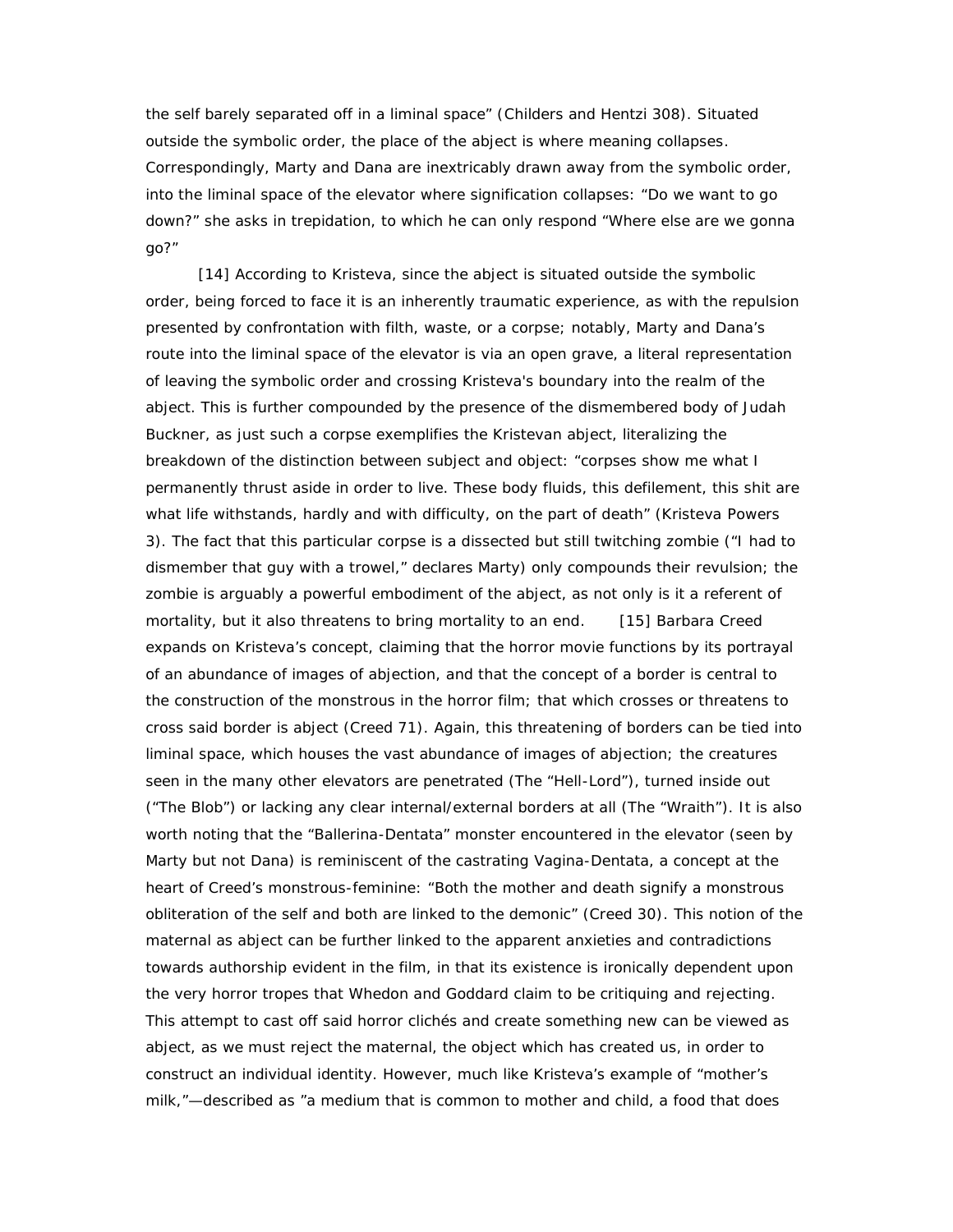not separate, but binds . . . a flow that mingles two identities" (Kristeva *Powers* 105) however repugnant such expelled and rejected objects may be, they remain necessary to bodily existence and are thus inescapable. Hence, in these terms, Whedon and Goddard are inherently bound to the very things that they wish to reject. Hadley and Sitterson's attitude towards the monsters on which they rely is emblematic of this tension, being in turns mocking and reverent: "The Buckners. They may be zombified pain-worshipping backwoods idiots . . . But they're *our* zombified pain-worshipping backwoods idiots." Conversely, the dangers of attachment to the abject are exemplify via Hadley's yearning desire to encounter a specific monster ("I am never going to see a Merman. Ever" he laments, when said creature is not selected for the Ritual), and his subsequent gruesome demise at the hands of one, the irony of which is evidently not lost to him (his last words being "Oh, come on!").

[16] Further to the monsters' status as abject, Kristeva's theoretical approach also allows a reading as to how the elevator sequence visually demonstrates not just the horror of the monsters, but also their significance as intertexts in relation to spatial conceptions. Drawing from the work of Saussure and Bakhtin, Kristeva's conception of intertextuality (as defined in *Desire in Language* [1980]) charts a three-dimensional textual space consisting of intersecting planes which have vertical and horizontal and axes, the former connecting the text to other texts, and the latter connecting the author and reader of a text. In this manner, the production of meaning in a text takes place on both these horizontal and vertical axes. The elevator sequence visually represents and maps these axes via the clearly defined vertical and horizontal movements of the elevator itself, as it moves first vertically and then horizontally through the vast three dimensional space. In initially descending in the elevator upon a vertical axis, Marty and Dana move into the intertextual space, exposing themselves to the host of other elevators, each containing a specific intertextual reference in the form of a monster. However, as Kristeva's conceptualisation of intertextuality is dependent upon the interaction between both vertical and horizontal axis, it is only when they subsequently move horizontally that Marty and Dana are able to infer meaning upon the intertexts that they encounter, as the communication between author and reader is always paired with an intertextual relation in a past text. Kristeva refers to this as "direct discourse representation" ("Word" 73) in which parts of other texts are incorporated into a text and explicitly marked as such, hence consisting of references made in order to clarify a certain point or to continue, build up, or develop new ideas. In keeping with this, it is therefore when the elevator moves horizontally and comes abreast to another elevator containing the "Hell-Lord" and his puzzle-box<sup>12</sup> that Dana (within the film's diegesis, and by extension, the cinema audience outside of it) fully comprehend this intertextual reference, thereby coming to comprehend the "puzzle" of the movie.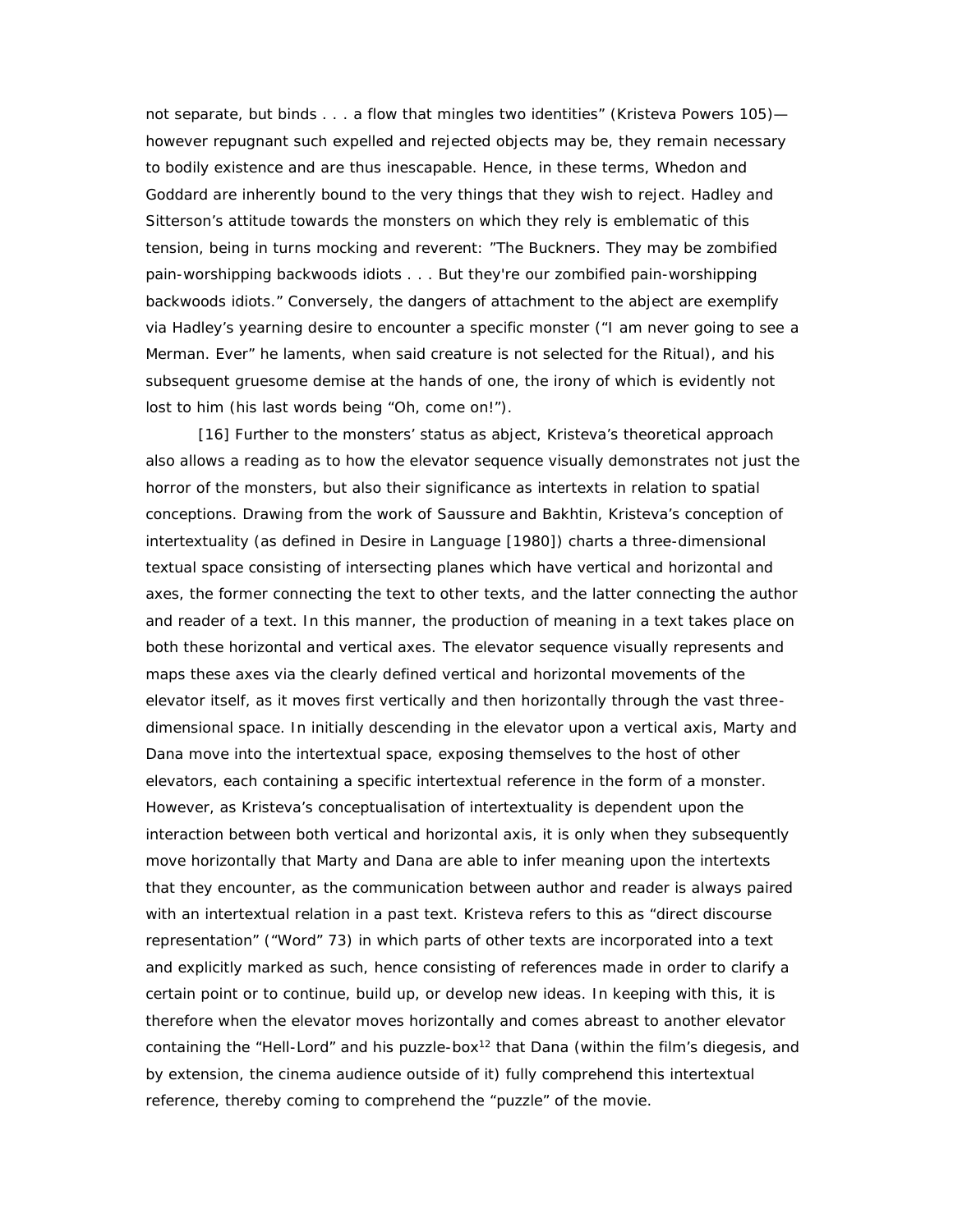[17] It is vital to acknowledge the dynamic nature of intertextuality, since elements of a text may be designed to be interpreted in different ways by different receivers; in other words, understanding is depended upon, and informed by, other texts with which the reader is familiar, which are dependent upon cultural context. The cultural specificity of the horror film is acknowledged in *The Cabin in the Woods* via the depiction of the different rituals performed by various branches of "the Organization," all of which invoke their own culturally specific archetypes. For example, whereas the American ritual invokes Western clichés, the "Floaty Girl" present in the Japanese scenario alludes to the "Onry" figure prevalent in Japanese horror, probably best recognized by Western audiences via *Ringu* (1998) and *Ju-on: The Grudge* (2002), both of which have been subject to American remakes.<sup>13</sup> In *The Cabin in the Woods* DVD audio commentary, Whedon and Goddard engage in a debate as to whether or not American audiences would comprehend the Japanese horror subplot, concluding that whilst an understanding of the prescribed conventions is not required to comprehend this sequence, those viewers who are familiar with the conventions of Japanese horror will obviously be "that much more inside on the joke" (Goddard and Whedon).

[18] Kristeva's conception of intertextuality is further made evident in the elevator sequence in that she posits that a text is constructed as a "mosaic of citations" ("Word" 36), as the intertextual elements absorb and transform themselves and other texts. Having navigated the vertical and horizontal intertextual axes, the elevator sequence culminates with a dramatic camera pan-out, revealing a vast multitude of elevator compartments, each complete with monstrous occupant. As these many elevators are moving in and around one another in intricate formation, visually this sequence functions as a striking depiction of the Kristevan intertextual mosaic. Interestingly, not only does the shooting script describe this sequence in these terms almost verbatim (". . . an endless array of elevators, moving around like a 3-D puzzle") but in keeping with depiction of a space comprised of pure intertextual citation, also describes this via explicit reference to comparable elements of other works ("like Charlie's Great Glass Elevator, like *Cube*").

[19] Ultimately *The Cabin in the Woods* unifies these complex spatial and intertextual issues visually via the "system purge sequence." Subsequent to the elevator arriving at its destination at the facility, Marty and Dana chance upon a literal "big red button," no doubt Whedon and Goddard's commentary upon similarly convenient deus ex-machina devices prevalent in the horror genre, although (as previously discussed in relation to Kristeva's "mother's milk") it is notable that whilst they wish to ridicule this contrivance, they simultaneously rely upon it as a narrative device. The button is pressed, and all the monsters are released from their prior confinement, triggering carnage on an epic scale. As previously explored, up until this juncture all the monsters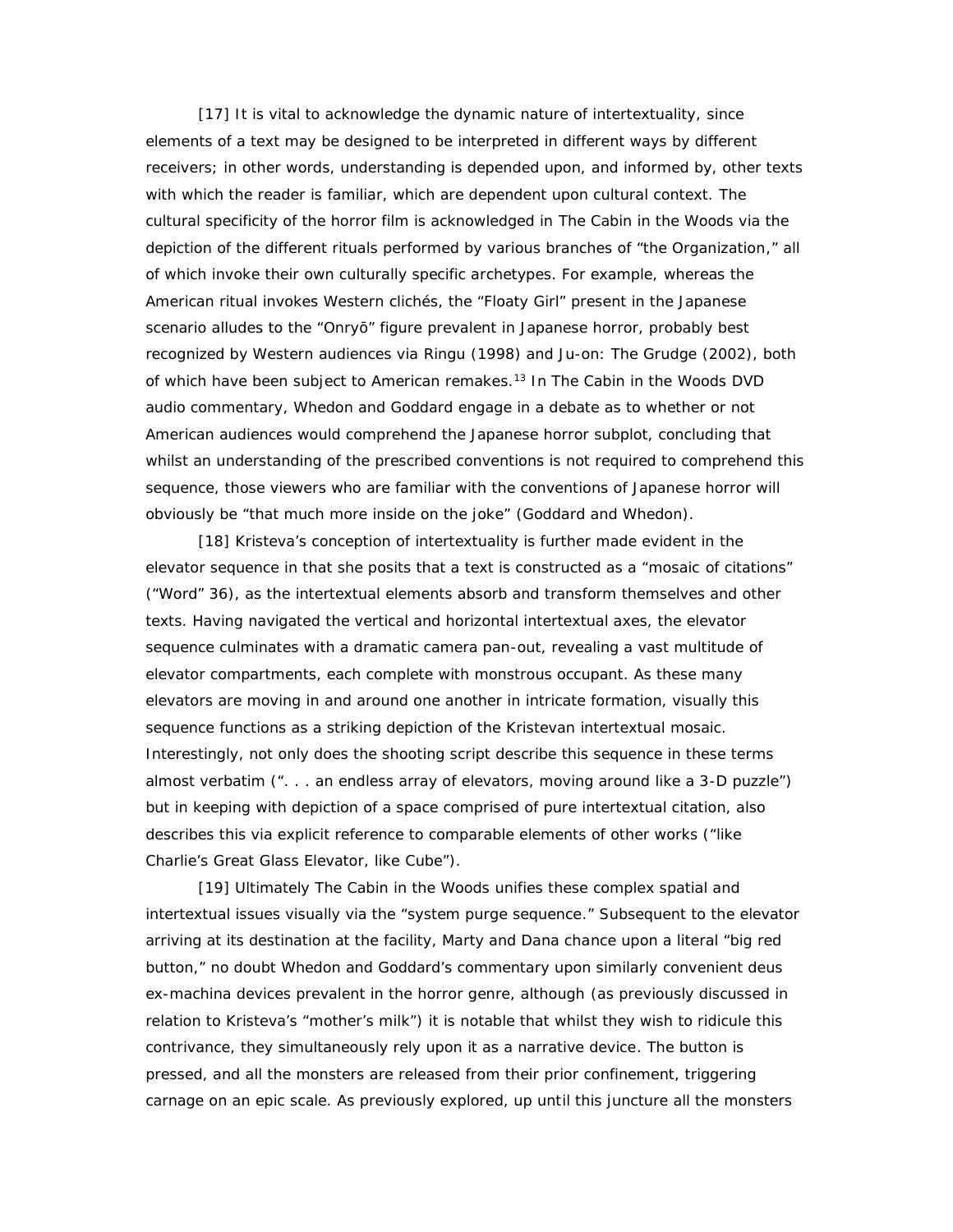(hence intertexts) have principally been regulated and contained; however, as Turner maintains, such order cannot be sustained, positing that the dissolution of order during liminality can lead to the dissolution of *all* stable frameworks, resulting in the "release of potentiality through a resultant emotional or affective intensity" (Turner 128).

[20] Indeed, it can be argued that such chaos is the inevitable result of such a surplus of intertextual referents, on which the intrinsic premise of *The Cabin in the Woods* is dependent. As Kristeva poetically states in *Desire in Language*, "when texts are examined in terms of intertextuality and we are witness to their capacity to inform, absorb, and transform each other, they themselves become monstrous hybrids that resist containment . . . intertextuality makes a text a 'living hell on Earth'" (Kristeva *Desire* 66). This is depicted literally, as the "monstrous hybrids" indeed "resist containment" when freed by Marty and Dana (who, by subverting their prescribed roles as "fool" and "virgin" have in their own way resisted the containment of their own archetypes). In a rapid series of scenes, the "purge sequence" depicts an innumerable number of monsters eviscerating both their captors and each other; the sheer rapidity and gore-soaked brutality of this sequence $14$  results in the monsters (and hence their specific cinematic origins) becoming increasingly difficult to differentiate between. While their bodies approximate certain films known to the viewer, their sheer number, along with the randomness and chaos of their "deployment," serves to homogenize their potential meanings, implying that these monsters are essentially empty bodies, all indexing the same idea of horror films having devolved into that of slick product; the film's framing of the generic process as ritual suggests this also. Hence, this sequence uniquely and powerfully demonstrates Kristeva's statement as to the ultimate consequence of an intertextual reading: "In the space of a given text, utterances, taken from other texts, intersect and neutralize one another" (*Desire* 36).

[21] The dissolution of all stable frameworks leads not only to this audacious bloodbath but, as Kristeva describes, to a literal "living hell on Earth": the failure of the ritual results in the rise of the Ancient Gods at the final climax of the film. However, despite the destruction, dissolution and homogenization depicted (these processes functioning as an act of criticism), the question remains as to whether Whedon and Goddard's experimentation with the horror genre can be further conceptualized in this manner, and deemed as success.

[22] In the terms that have been discussed, this act of ultimate textual destruction can ultimately be read constructively. *The Cabin in the Woods* takes as its intrinsic premise the recontextualization of the horror genre, performed via the medium of spatial conceptions of intertextual citations. As this spatial reading demonstrates, the inherent connection between the film's use of intertext and abject results in Whedon and Goddard being (as exemplified via Kristeva's "mother's milk") inherently bound to the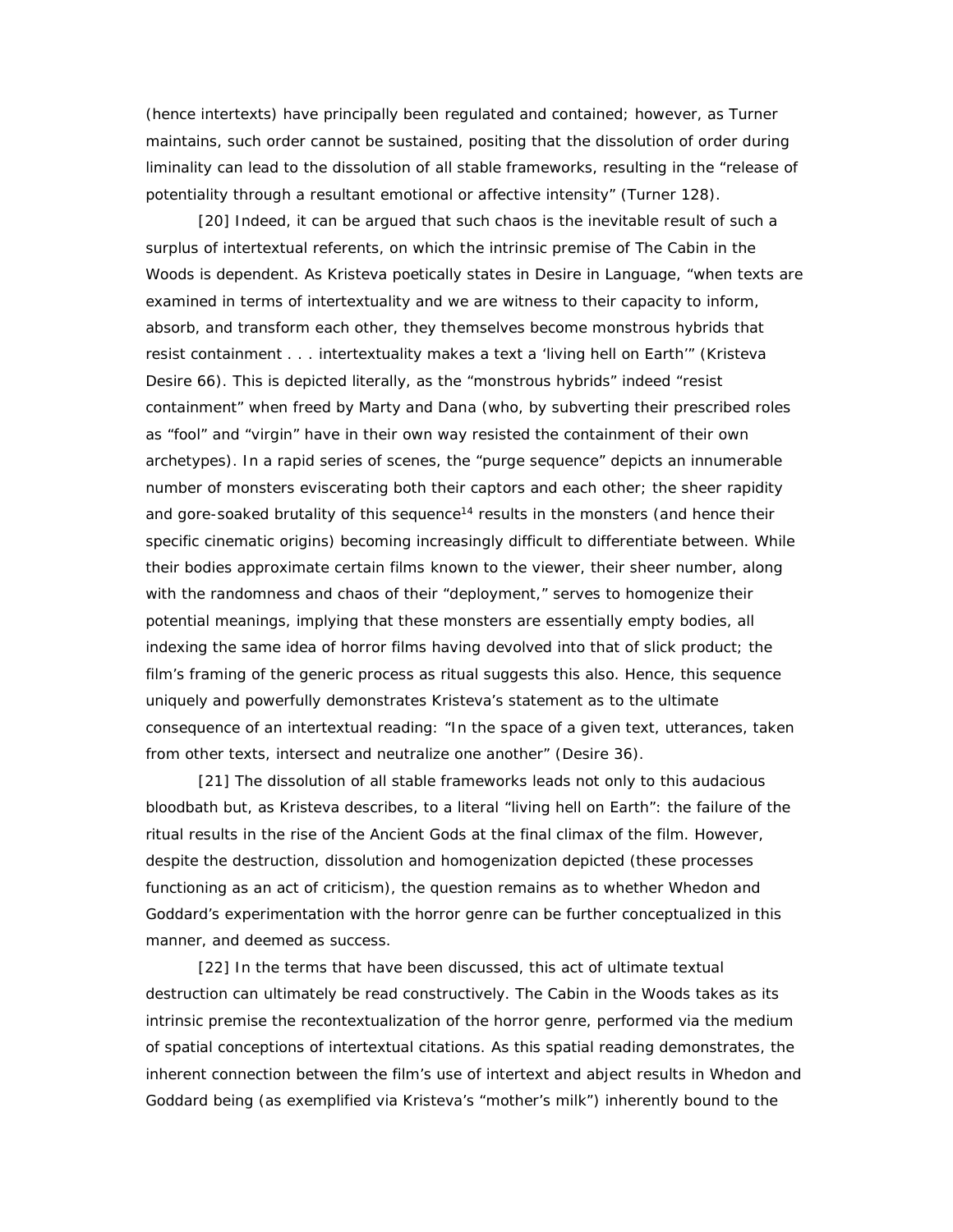very things that they are attempting to reject. However, in characterising the intertextuality of the film in the context of the liminal, we can contextualise this in terms of potentiality, as explicitly verbalized at the film's dénouement. When informed by the Director that he must die to save the world (this being both the world of the film, and the extradiegetic world of the horror film itself), Marty asserts that "maybe it's time for a change." <sup>15</sup> The film ends as the "Ancient Ones," who function as ciphers for the horror audience, rise up and destroy the world; this is Whedon and Goddard's overt challenge to the horror genre to wipe the slate clean, find uncharted territory and reinvent itself anew. In keeping with this, as demonstrated via the reading that this paper has performed, conceptualizing *The Cabin in the Woods* via heterotopic and liminal spaces makes possible new ways of ordering (Hetherington 22), and hence the potential for change; ultimately, via this interpretation, the conditions for the potential production of a new order, a new discourse, are created. Although the horror genre has a "remarkable capacity to transform itself" (Phillips 197), it is yet to be seen if *The Cabin in the Woods* is to have any such transformative effect upon the horror pantheon to come. But in this regard the film occupies its own liminal space, on the cusp of a new possibility for genesis, as such borders or thresholds signify the "ultimate marking of an inevitable change" (Deleuze and Guattari 438).

## **Works Cited**

- Abbott, Stacey. TV *Goes to Hell: An Unofficial Road Map of Supernatural.* Ed. Stacey Abbott and David Lavery. Toronto: ECW Press, 2011. Print.
- *Alien*. Dir. Ridley Scott. 20th Century Fox, 1979. Film.
- Bakhtin, Mikhail. *The Dialogic Imagination.* Trans. Caryl Emerson and Michael Holquist. Austin: University of Texas P, 2001. Print.
- *Buffy the Vampire Slayer.* Mutant Enemy/Kuzui Enterprises/Sandollar Television/20th Century Fox Television/WB, 1997-2003. Television.
- Bunnell, Charlene. "The Gothic: A Literary Genre's Transition to Film". *Planks of Reason: Essays on the Horror Film*. Ed. Barry Keith Grant. Metuchen: Scarecrow Press, 1984. Print.
- Bussolini, Jeffrey. "Television Intertextuality After *Buffy*: Intertextuality of Casting and Constitutive Intertextuality". *Slayage: The Journal of the Whedon Studies Association* 10.1 (Winter 2013). Web. 31 July 2013.

*Cabin Fever*. Dir. Eli Roth. Lionsgate, 2002. Film.

*The Cabin in the Woods*. Dir. Drew Goddard. Writ. Joss Whedon and Drew Goddard. Lionsgate, 2012. Film.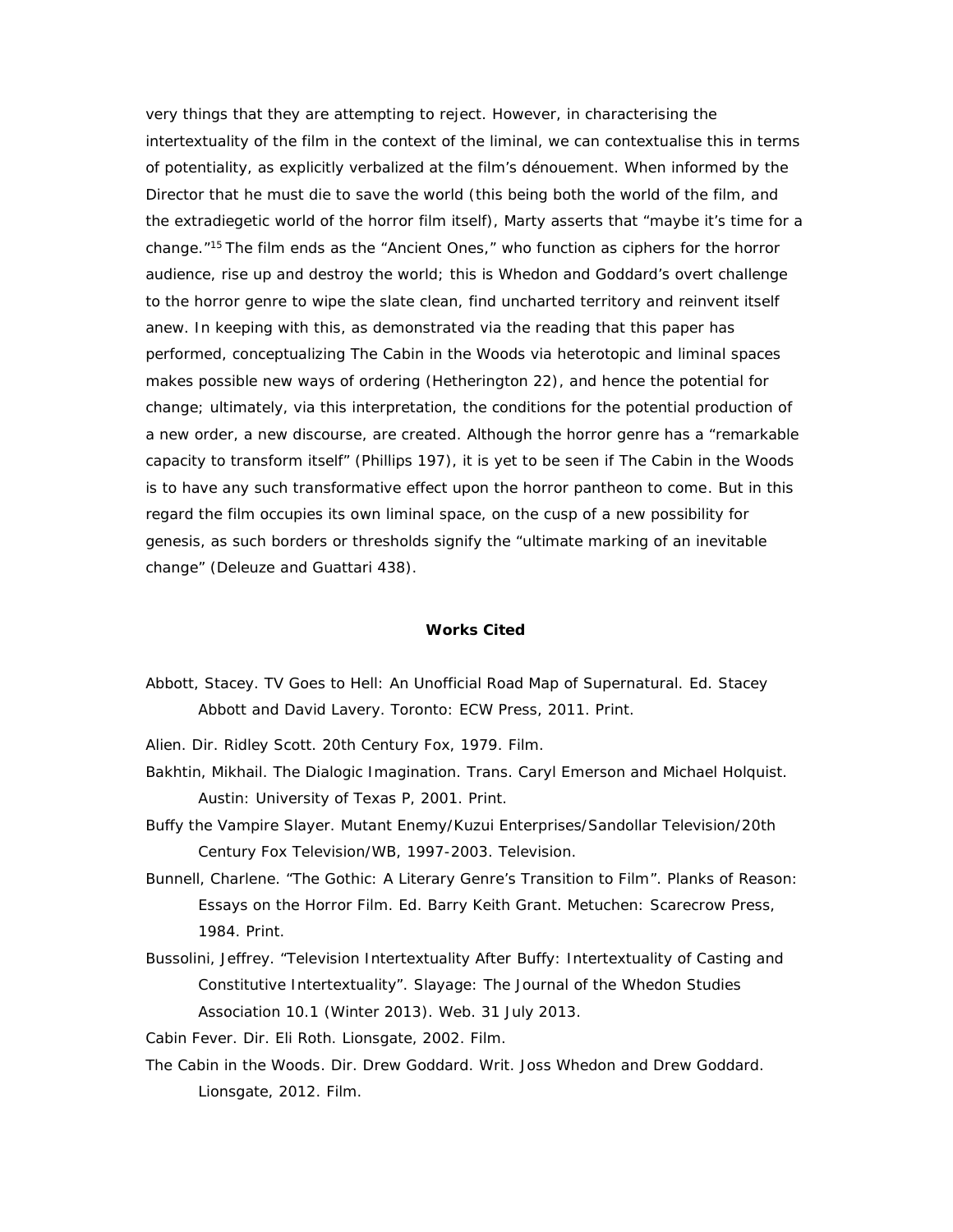- Childers, Joseph, and Gary Hentzi. *Modern Literary and Cultural Criticism.* Columbia University Press: New York, 1995. Print.
- Clover, Carol J. *Men, Women and Chainsaws*. New Jersey: Princeton University Press, 1992.
- Conaton, Christopher. "Joss Whedon 101: *The Cabin in the Woods." Joss Whedon: The Complete Companion*. London: Titan Books, 2012. 440-442. Print.
- Creed, Barbara. *Horror And The Monstrous Feminine : An Imaginary Abjection* . London: Routledge, 1993. Print.
- *Cube.* Dir. Vincenzo Natali. Cineplex Odeon Films, 2007. Film
- Dahl, Roald. *Charlie and the Great Glass Elevator*. London: Puffin Books, 2007. Print.
- *Dead Snow.* Dir. Tommy Wirkola. Eufora Film, 2009. Film.
- Deleuze, Gilles and Félix Guattari. *A Thousand Plateaus: Capitalism and Schizophrenia*. London: Continuum, 2004. Print.
- *Deliverance.* Dir. John Boorman. Warner Bros. 1972. Film.
- Ebert, Roger. "The Cabin in the Woods". *Chicago Sun-Times* April 19, 2012: N. pag. Web. 1 Aug. 2013.

*The Evil Dead.* Dir. Sam Raimi. New Line Cinema, 1981. Film.

- Foucault, Michel. *The Order of Things. An Archaeology of the Human Sciences.* London: Routledge, 2002. Print.
- —. "Of Other Spaces: Utopias and Heterotopias" *Diacritics* 16 (Spring 1986): 22-31. Print.
- Genocchio, Benjamin. "Discourse, Discontinuity, Difference: The Question of 'Other' Spaces." *Postmodern Cities and Spaces*. Eds. Sophie Watson and Katherine Gibson. Cambridge: Blackwell, 1995. Print.
- *The Gingerdead Man.* Dir. Charles Band. Full Moon Entertainment, 2005. Film.
- Goddard, Drew, writ. and dir., and Joss Whedon, writ. and prod. *The Cabin in the*

*Woods.* Audio Commentary. Lionsgate, 2011. DVD.

*The Grudge.* Dir Takashi Shimizu. Columbia Pictures, 2004. Film.

*Hansel and Gretel: Witch Hunters*. Dir. Tommy Wirkola. Paramount Pictures, 2013. Film.

Hantke, Steffen. "American Film Criticism, The Rhetoric of Crisis and the Current State of

Horror Cinema." *College Literature* 34.4 (Fall, 2007): 191-202. Print.

*Hellraiser*. Dir. Clive Barker. New World Pictures, 1987. Film.

Hetherington, Kevin. *The Badlands of Modernity: Heterotopia and Social Ordering*. London: Routledge, 1997. Print.

Hills, Matt. *The Pleasures of Horror*. London: Continuum, 2005. Print.

*The Hills Have Eyes.* Dir. Wes Craven. Vanguard, 1977. Film.

*Jack the Giant Slayer*. Dir. Bryan Singer. Warner Bros Pictures, 2013. Film.

Jung, Carl. *Four Archetypes.* London: Routledge, 2001. Print.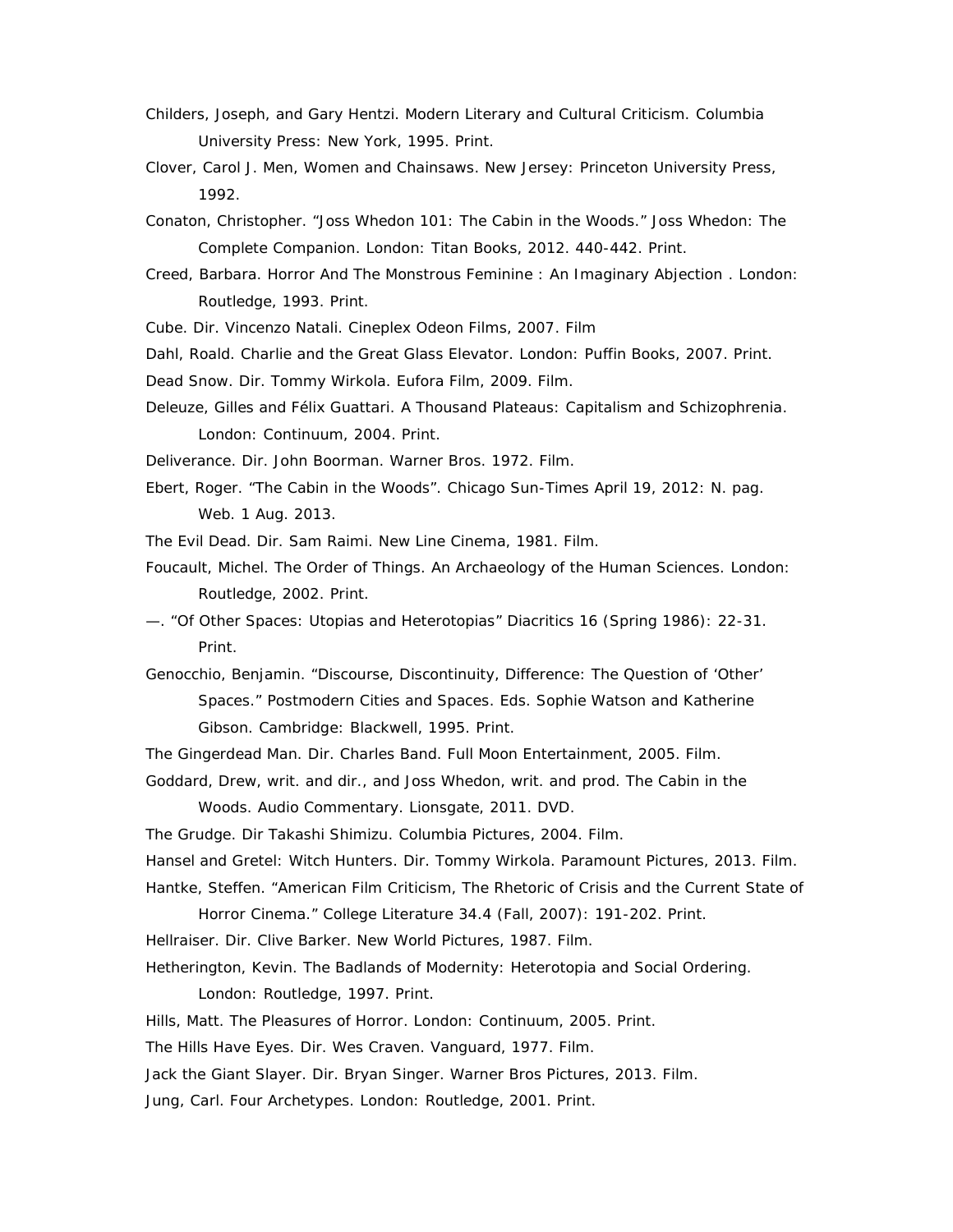*Ju-on: The Grudge*. Dir. Takashi Shimizu Medusa Communications, 2002. Film.

- Kociemba, David. "Surveying Online Fans about the Values Expressed by Joss Whedon's Work." SCW5: The *Slayage* Conference on the Whedonverses 5. University of British Columbia, Vancouver. 12-15 July 2012. Address.
- Kristeva*,* Julia. *Desire in Language: A Semiotic Approach to Literature and Art*. New York: Columbia UP, 1980. Print.
- —. *Powers Of Horror: An Essay On Abjection*. Columbia University Press, 1982. Print.
- —. "Word, Dialogue and Novel." *The Kristeva Reader*. Toril Moi, Ed. Oxford: Blackwell, 1986. Print.
- Lavery, David, and Cynthia Burkhead, eds. *Joss Whedon: Conversations*, USA: UP of Mississippi, 2011. Print.

Massey, Doreen*. For Space*. London: Sage, 2005. Print.

- Phillips, Kendall R. *Projected Fears: Horror Films and American Culture.* London: Praeger, 2005. Print.
- *Ringu*. Dir. Hideo Nakata. Toho Company Limited, 1998. Film.
- Russo, Joseph. "A Jungian Analysis of Homer's Odysseus." *Jung.* Ed. Polly Young- Eisendrath and Terence Dawson. Cambridge: Cambridge UP, 1997. 240-254. Print.
- Szakolczai, Arpad. "Liminality and Experience: Structuring Transitory Situations and Transformative Events." *International Political Anthropology* 2.1 (2009): 141-172. Print.
- —. *Reflexive Historical Sociology*. London: Routledge, 2009. Print.
- *The Shining.* Dir. Stanley Kubrick. Warner Bros, 1980. Film.
- *The Texas Chain Saw Massacre.* Dir Tobe Hooper. Bryanston Pictures, 1974. Film.
- Turner, Victor. *Dramas, Fields, and Metaphors: Symbolic Action in Human Society*. New York, Cornell UP, 1974. Print.
- *—. The Ritual Process: Structure and Anti-Structure*. New Brunswick: Aldine Transaction Press, 2008. Print.
- Utichi, Joe. "A Buffy-style Kicking for Torture Porn." *Sunday Times Culture Magazine* 15 April 2012: N. pag. Print.
- Van Gennep, Arnold. *Rites de Passage*. London: Routledge, 1960. Print.
- Whedon, Joss and Goddard, Drew "The Cabin in the Woods: Script." *The Cabin in the Woods: The Official Visual Companion.* Joss Whedon and Drew Goddard. London: Titan Books, 2011. Print.
- Woofter, Kris. "Ludic Reflexivity as Horror Criticism in Cabin in the Woods." SCW5: The *Slayage* Conference on the Whedonverses 5. University of British Columbia, Vancouver. 12-15 July 2012. Address.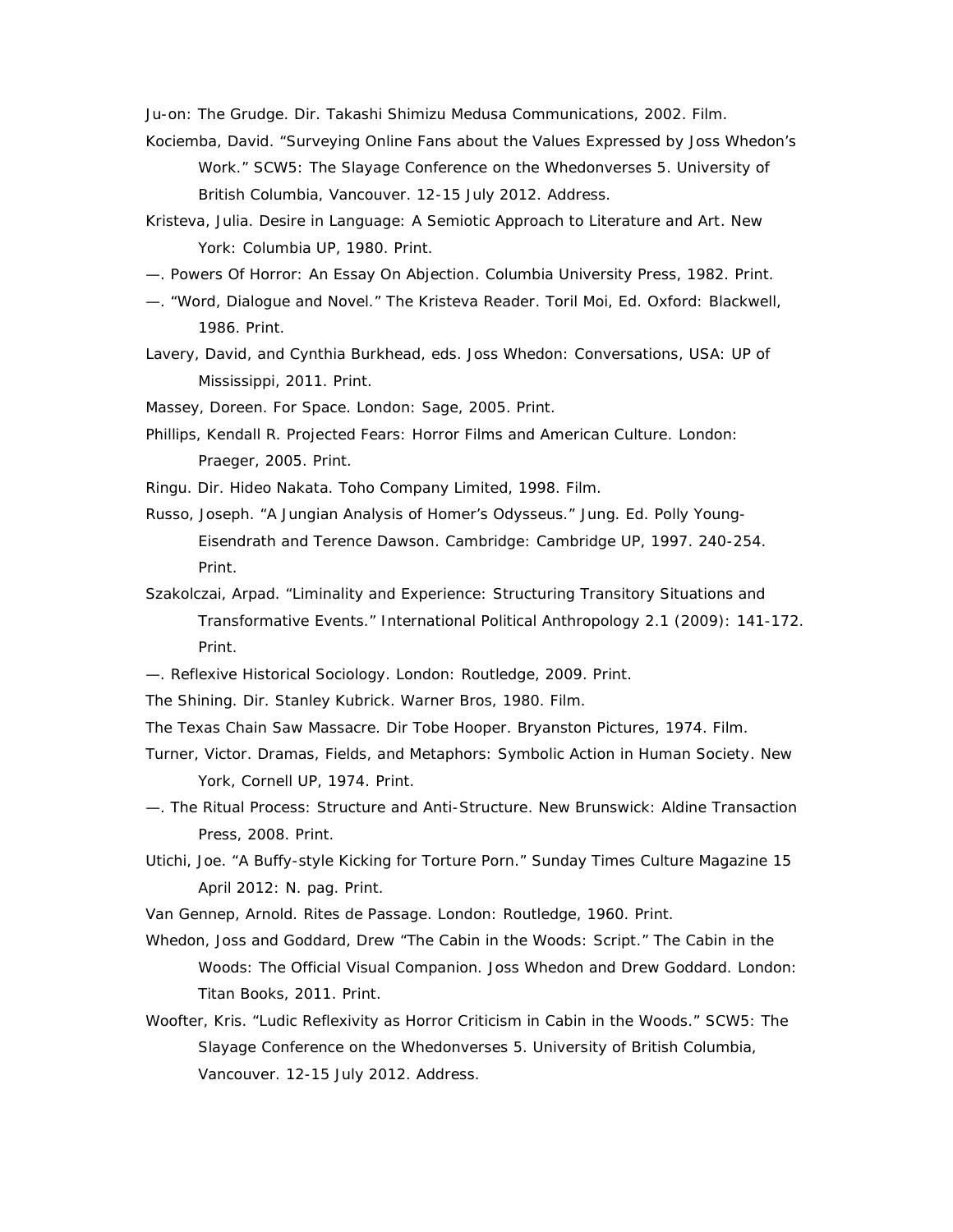## **Notes**

1. Of course, such claims as to the stagnancy of the genre are not a given. For example, *The Cabin in the Woods'* response to a "genre-in-crisis" arguably eschews notions of both cultural variation and inter-genre hybridity (Woofter). It is not the purpose of this essay to debate Whedon and Goddard's assertion; rather, to conceptualize the processes performed within the film based upon such said assertions. For a discussion of the "rhetoric of crisis" in which artists like Whedon and Goddard are operating with respect to horror-genre, see Steffen Hantke's "American Film Criticism, The Rhetoric of Crisis and the Current State of Horror Cinema" (2007).

2. The brief nature of the appearance of many of these references has resulted with internet fan-groups engaging in "monster spotting," i.e. studying the movie in considerable detail in order to identify said monsters and their source material. An example of a website collating these examples can be found here: http://thecabininthewoods.wikia.com/wiki/Monsters.

3. To this end, Hills gives as examples horror films from the 1990s and 2000s such as: *Bride of Chucky* (1998), *The Faculty* (1998), *Cherry Falls* (2000), *Scream* (1996), *Urban Legend* (1998) and *Cut* (2000).

4. The required format for the sacrificial ritual (in terms of order of deaths) is referenced obliquely throughout the movie, and explicitly at the end by The Director: "The whore; she is corrupted, she dies first . . . the athlete, the scholar, the fool. All suffer and die at the hands of the horror they have raised, leaving the last to live or die as fate decides." The casting of Sigourney Weaver as the Director is of course intertextually informed by her role as Ellen Ripley in *Alien* (1979), a character considered to be archetypal of Carol Clover's Final Girl. Dana adheres to several characteristics required of the final girl, in that she avoids the vices of the other victims, has a unisex name, and (in stabbing Sitterson) is subject to "phallic appropriation" (Clover 49). However, her sexual unavailability is subverted ("A Virgin? Me?"). Though Marty's role as the fool is also archetypal in the horror genre, its subversion (in that against type, he survives and assumes a heroic role) can be viewed in terms external to the horror diegesis. Mikhail Bakhtin's theory of "The Carnivalesque," a literary mode in which assumptions of the dominant style or atmosphere are subverted through humor and chaos, is well suited here, as he states that the fool "becomes wise" by possessing "the right to be other" (Bakhtin 159).

5. However, in positioning the monsters as pre-packaged commodities, Whedon and Goddard arguably also contradict their own argument, as this process strips the monsters of their power as evocations of cultural anxieties.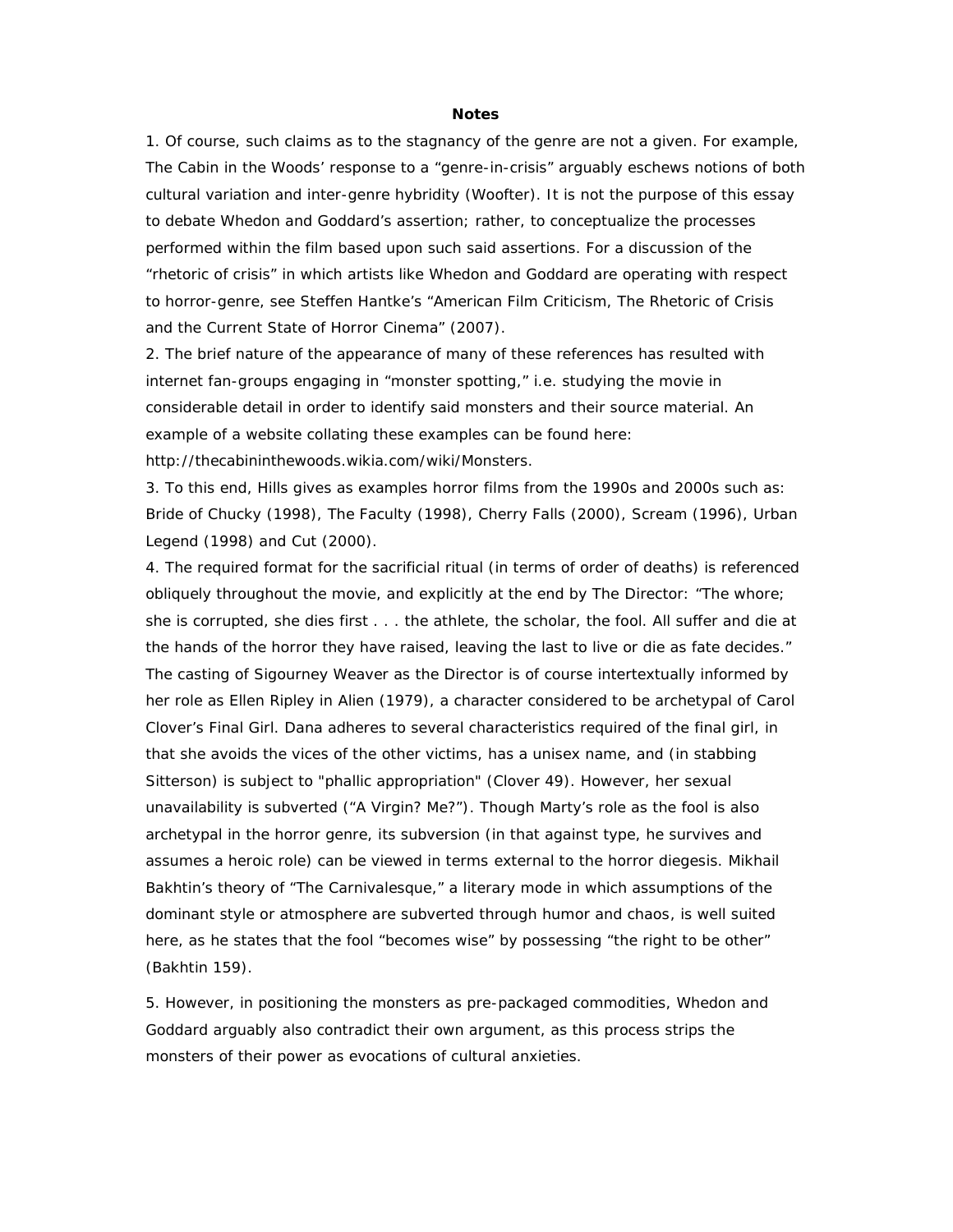6. Connections between Marty and liminal space can be further conceptualised via Jungian psychoanalysis, often used to read horror. In these terms, the Bakhtinian fool can be positioned as Jung's "trickster" archetype, which, fittingly, is a symbol of the liminal state itself (Pelton qtd. in Russo 244).

7. Foucault's term is derived from the Greek meaning "other-place" (opposed to Utopia's "no-place")

8. In conceptualising such spaces, Foucault specifically cites a mirror (as well as theatre and cinema) as heterotopia: "in the mirror, I see myself there where I'm not, in an unreal, virtual space that opens up behind the surface" ("Of Other" 29). Although not explored in this paper, it is worthy of note that mirrors are featured prominently in *The Cabin in the Woods* (such as the sequence featuring Holden spying on Dana), as well as Whedonverse at large. Interestingly, in *Buffy*, it is a mirror that disguises the entrance to the elevator leading to "The Initiative," an institution which bears considerable similitude to "the Organization," both ideologically and visually. In particular, the episode "The Initiative" (4.7) features a number of Buffyverse-specific demons held captive in glass cages, arguably a simplified precursor to in *The Cabin in the Woods'* elevator sequence, in that both "The Initiative" and "The Organisation" create hybrid monsters bent on destruction.

9. Season 4 of *Buffy* uses The Initiative's laboratory in similar terms: as a metaphor for a university functioning as a ritualized space between adolescence and adulthood. 10. The convention of a sacrificial victim coming of their free will is common in the horror genre, perhaps most notably demonstrated in *The Wicker Man* (1973), in which Sergeant Howie unwittingly embodies all the characteristics that make him a suitable sacrifice to the Gods: "A man who would come here of his own free will . . . A man who would come here as a virgin . . . A man who has come here as a fool."

11*.* The Harbinger's portentous proclamations are of course immediately subverted for comedy: "Bathe them in the crimson of . . . am I on speakerphone?"

12. This is a reference to "Lemarchand's box" in the *Hellraiser* franchise, specifically the "Lament Configuration" puzzle box, used to summon the Cenobytes from its Hell dimension. The many other "Monster Items" in the cellar of The Cabin each have a different method of summoning its corresponding monster, each a horror movie reference in their own right. For example, the Buckners are summoned by reading aloud from a book, an allusion to the "Book of the Dead" from *The Evil Dead* franchise. 13. *The Grudge*, the 2004 American remake of *Ju-on: The Grudge*, starred Sarah Michelle Gellar in one of her first post-*Buffy* film roles, hence instilling the Japanese horror sequence in the film with Whedonverse-specific intertexts.

14. The cascades of blood from the elevators in this sequence are an intertextual citation of *The Shining* (along with the previously mention "twins," who appear on the